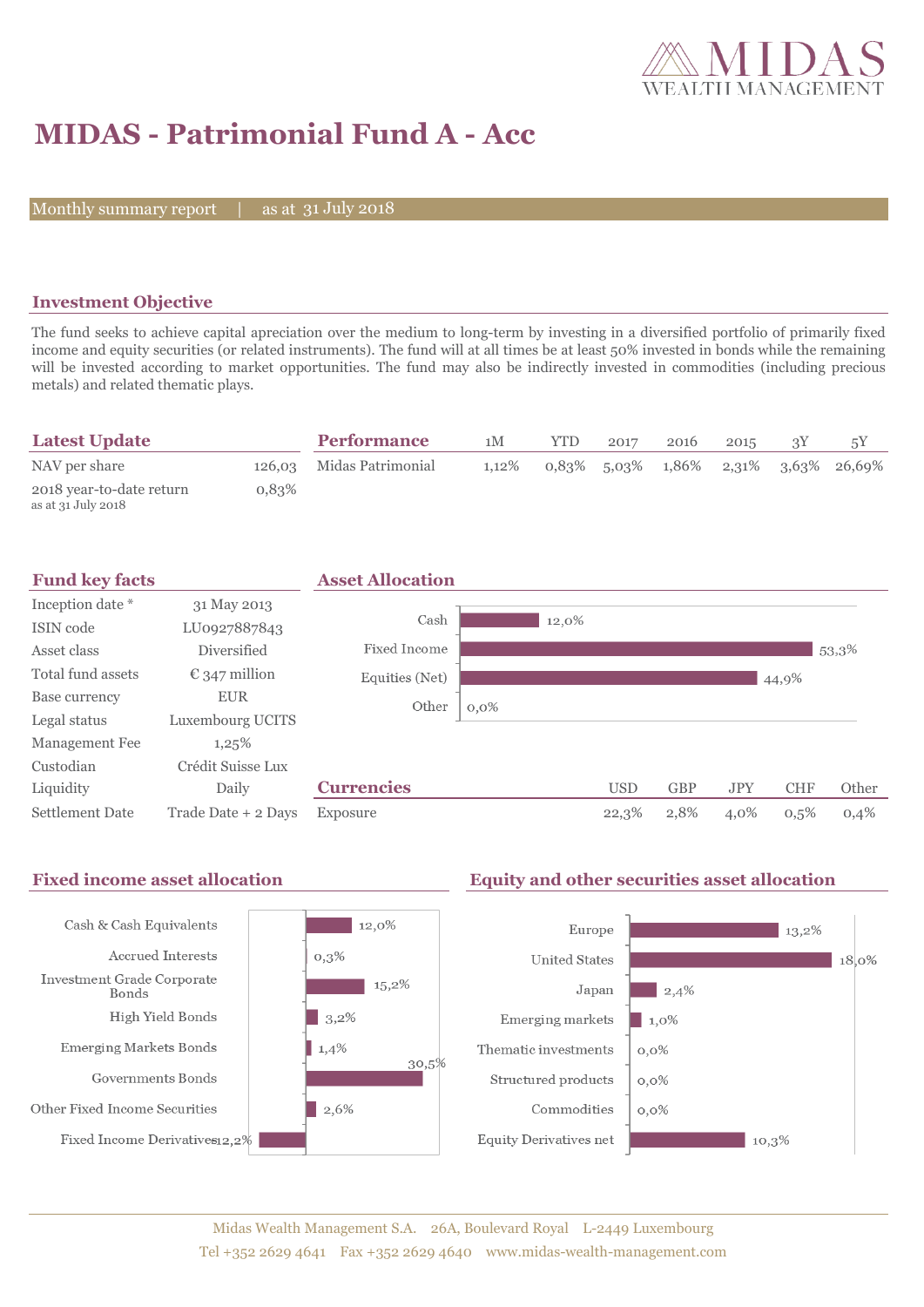![](_page_1_Picture_0.jpeg)

# **MIDAS - Patrimonial Fund A - Acc**

Monthly summary report | as at 31 July 2018

| Top 10 fixed income holdings          | YTM     | Rating     | Weight | <b>Fixed inc</b> |
|---------------------------------------|---------|------------|--------|------------------|
| DEUTSCHLAND REP : DBR 0 1/2 08/15/27  | 0,4%    | AAA        | 5,5%   |                  |
| BTPS: BTPS 2 02/01/28                 | 2,8%    | <b>BBB</b> | 3,5%   | AAA              |
| FRANCE O.A.T.: FRTR 0 1/2 05/25/25    | $0,3\%$ | AA         | 3,2%   | AA               |
| BTPS: BTPS 1.45 11/15/24              | 2,3%    | <b>BBB</b> | 2,7%   | $\mathbf{A}$     |
| AGENCE FRANCAISE : AGFRNC 0 1/8 11/1! | 0,2%    | AA         | 2,3%   | <b>BBB</b>       |
| HELLENIC T-BILL: GTB 0 10/05/18       | 0,6%    | B          | 2,3%   | BB               |
| SPANISH GOV'T: SPGB 1.6 04/30/25      | 0,8%    | <b>BBB</b> | 1,6%   | B                |
| GAZPROMBANK: GPBRU 3.984 10/30/18     | 0,9%    | $BB+$      | 1,4%   | CCC              |
| SPANISH GOV'T: SPGB 1.4 04/30/28      | 1,4%    | <b>NR</b>  | 1,4%   | NR.              |
| BUNGE FINANCE EU : BG 1.85 06/16/23   | 1,4%    | <b>BBB</b> | 1,2%   |                  |
|                                       |         |            |        |                  |

![](_page_1_Figure_5.jpeg)

| Top 10 equity holdings         | Sector                     | Weight  | <b>Equity sector breakdown</b>                                               |
|--------------------------------|----------------------------|---------|------------------------------------------------------------------------------|
| <b>JPMORGAN CHASE &amp; CO</b> | Financials                 | $0,9\%$ | <b>Consumer Discretionary</b><br>13,1%                                       |
| AMAZON.COM INC                 | Consumer Discretionar 0,8% |         | Consumer Staples<br>9,6%                                                     |
| <b>BANK OF AMERICA CORP</b>    | Financials                 | 0,8%    | Energy<br>5,2%                                                               |
| LYONDELLBASELL INDU-CL A       | Materials                  | 0,8%    | Financials<br>15,9%                                                          |
| <b>BROADCOM INC</b>            | Information Technolog 0,7% |         | Health Care<br>12,6%                                                         |
| <b>MICROSOFT CORP</b>          | Information Technolog 0,7% |         | Information Technology<br>20,3%                                              |
| <b>ALPHABET INC-CLA</b>        | Information Technolog 0,7% |         | Industrials<br>11,1%                                                         |
| ROYAL CARIBBEAN CRUISES LTD    | Consumer Discretionar 0.7% |         | Materials<br>$\blacksquare$ 5,0%                                             |
| <b>APPLE INC</b>               | Information Technolog 0,7% |         | Telecommunication<br>$\blacksquare$ 2.0%<br>Utilities<br>$\blacksquare$ 1,1% |
| VISA INC                       | Information Technolog 0,7% |         | Real Estate<br>4,0%                                                          |
|                                |                            |         |                                                                              |

# **Top 5 funds and other holdings**

| La Francaise Sub Debt  | 2,5%    |
|------------------------|---------|
| Amundi Japan TOPIX ETF | 2,4%    |
| MM Convertible Europe  | $1,5\%$ |